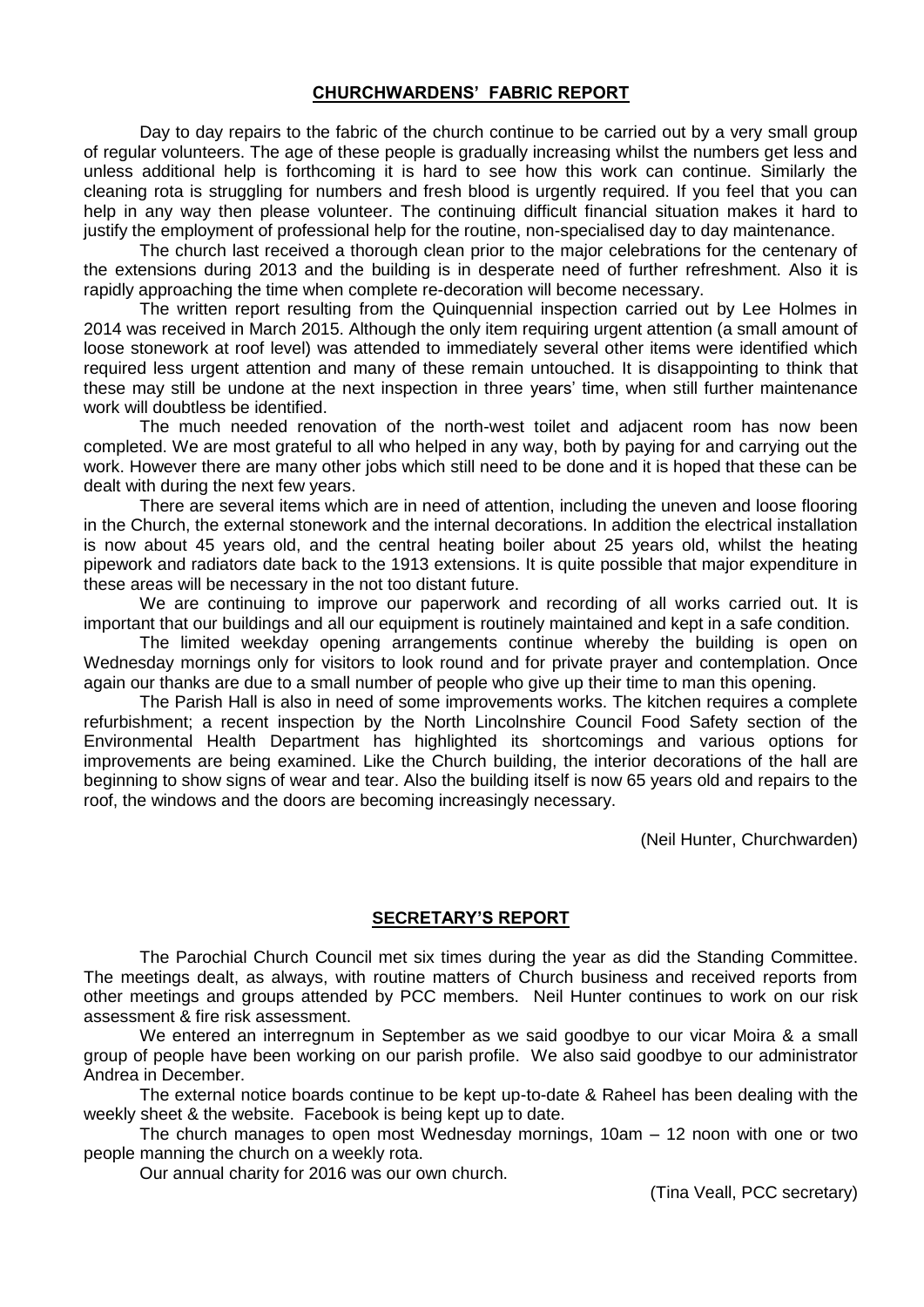# **NORTH SCUNTHORPE GROUP COUNCIL**

The Group have met 4 times during 2016, and Group Services have been held on the 5th Sunday on 4 occasions. The Arch Deacon preached at the service held at The Church of the Resurrection in July.

Details of the Clergy commitments to the 5 parishes have been the subject of discussion following the departure of Revd. Canon Moira Astin in September.

The Group Live Magazine ceased to be published at the end of 2016, due to a depleted team within the Editorial department. Sadly an active member of that team, Don Hanson from St. George's church left the area to be nearer his family, but sadly passed away, soon after this move. Our thanks are extended to all who supported the production of the Group Live magazine over the period of its life. Well done.

It is hoped that a volunteer will be forth coming in 2017 to take on the role of Secretary - not an onerous task I assure you.

(Michael Cropper. Assistant Treasurer)

# **CINS REPORT**

Representatives of most of the churches in the North Scunthorpe group meet every three months. This ensures that our churches know what is happening within the other churches, but also, more importantly, it enables each of us to get together to celebrate many of the services within the Christian calendar as a united body. We also make a point to find ways to work together and organise the above services so that all can participate.

During 2016 we met as joint congregations for five joint services or series:

At Lent instead of the Lent Studies, each church hosted a soup lunch prior to which a devotional time took place.

At Easter, on Good Friday, a Walk of Witness was organised by St George's where each church was also represented where possible.

At Pentecost the service was combined with a service for Prayer for Church Unity. Instead of Harvest, an Autumn service was held.

Then finally an Advent service was held in St Lawrence's.

It was good to have these times to worship together, however, there is still the great lack of attendance by the various church congregations other than the regular representatives. It would be so good if more people could be encouraged to attend these services and support the other churches within our North Scunthorpe group.

(Margaret Moore)

### **MEN'S FELLOWSHIP**

The Men's Breakfast Group has continued to meet in alternate months on a Saturday morning in the Church Hall. On average there were 15 of us enjoying a full English breakfast at 8.30am followed by a speaker or entertainment at most of the meetings. We are very grateful to John Veall for his excellent preparation of the breakfast, and to those who assist in the kitchen and setting up the tables.

Fourum (close-harmony quartet) entertained us again on one occasion and the singing was enjoyed by all present. We heard about the Air Ambulance from their dedicated Information Officer in the autumn and had a talk about the Solar System at our meeting in January.

We have supported the Spring and Winter Fairs and presented the children of ABC with chocolate and books at Christmas.

All are welcome at our meetings, and a list of which can be found at the back of church.

(Alan M. Lees)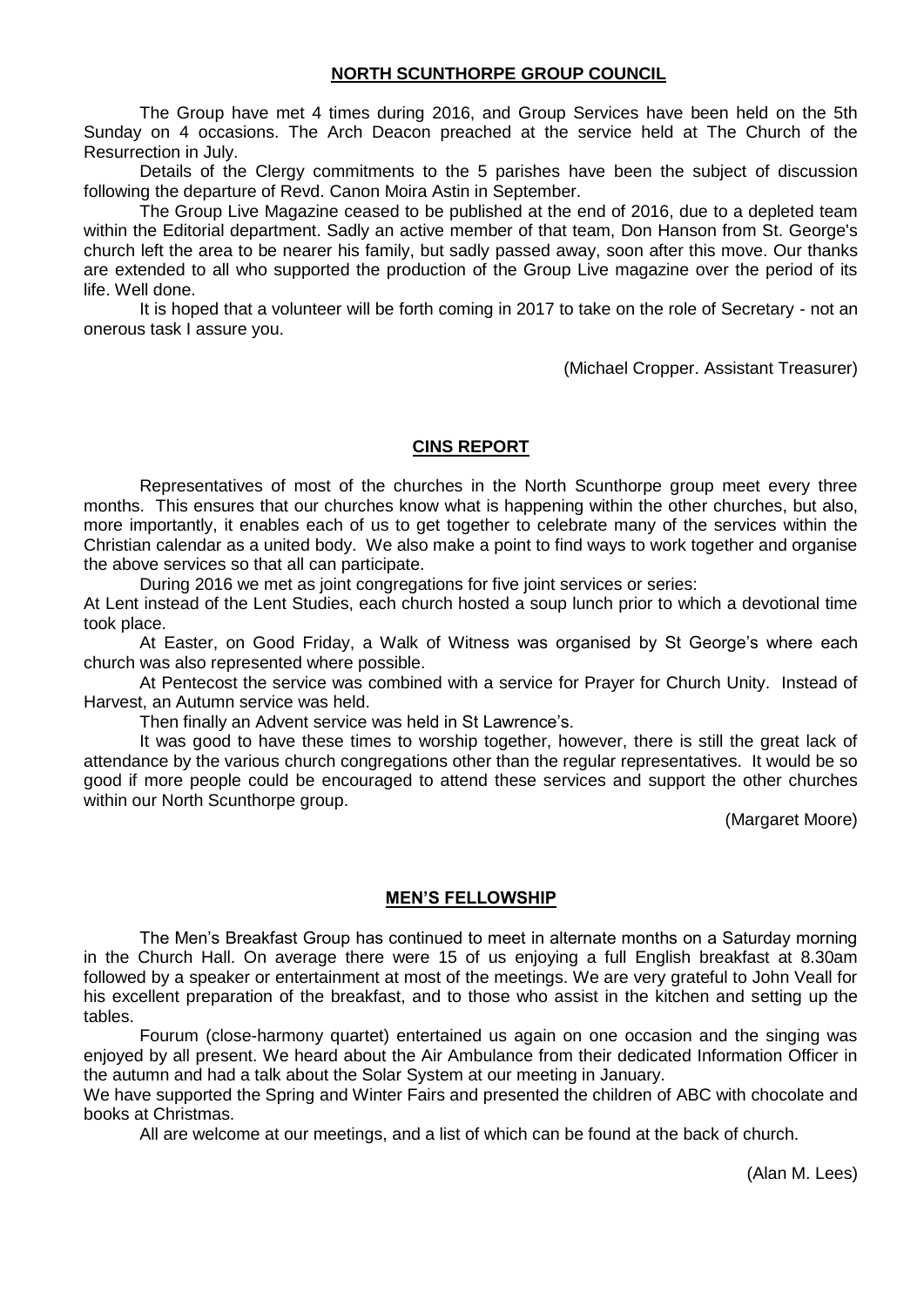# **FLORAL GROUP**

The Floral Group has again had a very busy and successful year. We have had a varied programme which included two demonstrators who gave us lots of ideas in flower arranging.

Our practical evenings which we all enjoy learning new designs are great fun.

Our garden visit to Wrawby, the home of Rev. Marian Toyne was a wonderful evening, followed by supper at the local pub.

We continue to arrange flowers in church for Easter, Harvest and Christmas.

Our Christmas dinner at the Golf Club was a gain a brilliant night.

We try to vary the programme with the help of a dedicated chairman and committee. Our aim it to continue being a supportive, fun loving group and would welcome any new members. We meet on the forth Monday of each month.

(Julia Thompson, secretary)

# **CHOIR**

The choir has fluctuated in size over the last year, and sadly Peter Whiteoak and Ernie Taylor are no longer well enough to sing with us. Ernie would like to return to church if he feels he is able.

We have also said goodbye to Emily Astin, who sang for many years in the choir. Winnie and Alex are not currently singing with us at present, but we are hoping that they will join us again soon. We are also missing Gwyneth and hope she will join us again after her new arrival in April.

We have welcomed Drew and Hillary into the choir over the past year, and Drew will soon receive his whites to become a full member of the choir.

The Carol Service last December went extremely well, with anthems from St Lawrence's and Reflections Choir combined.

We also sang with the Scunthorpe Community Choir (based at St George's) at the advent service at St Lawrence's, which also went very well. The Choir is currently busy preparing for Easter.

(Rachel Dixon)

### **GROUP LIVE MAGAZINE / ST. LAWRENCE LIFE MAGAZINE**

During Group Live magazines 9<sup>th</sup> year of publication we produced 10 monthly magazines with various themes throughout. The editorial team shrunk down to two last year when Don Hanson moved away & has since sadly died.

Due to the decreasing numbers it was decided that this would be our last year & Group Live would cease publication in December, 2016. Many thanks go to all our regular contributors to the magazine & also to Judith Barrow for proof reading & Sam Rimmington for typing up some of the reports.

It was decided by the PCC that we as a church still need a monthly magazine so in February 2017 we saw the launch of 'St. Lawrence Life' magazine. A donation of paper for the year was made & we also decided to use our own office printer so it was decided to run the first year of magazines free of charge (although a donation can be made should you wish to). We will review the costs later in the year. Many thanks to all those who have helped with providing paper / proof reading / printing / stapling etc. Together we make a great team!

(Tina Veall, Editor)

## **MOTHERS' UNION**

On the whole we have had an interesting and enjoyable year together.

We have made very good use of our own members to instruct and entertain us. Jill Molner is a really good story writer and teller. Chris Williams joined our branch a couple of years ago and had many talents and this year gave us an afternoon of keep fit (while sitting on your chairs) and musical meditation. As our group is only small and our funds doesn't stretch to expensive speakers home grown ones come in very handy. Ron Simpson is our man on the spot for this month.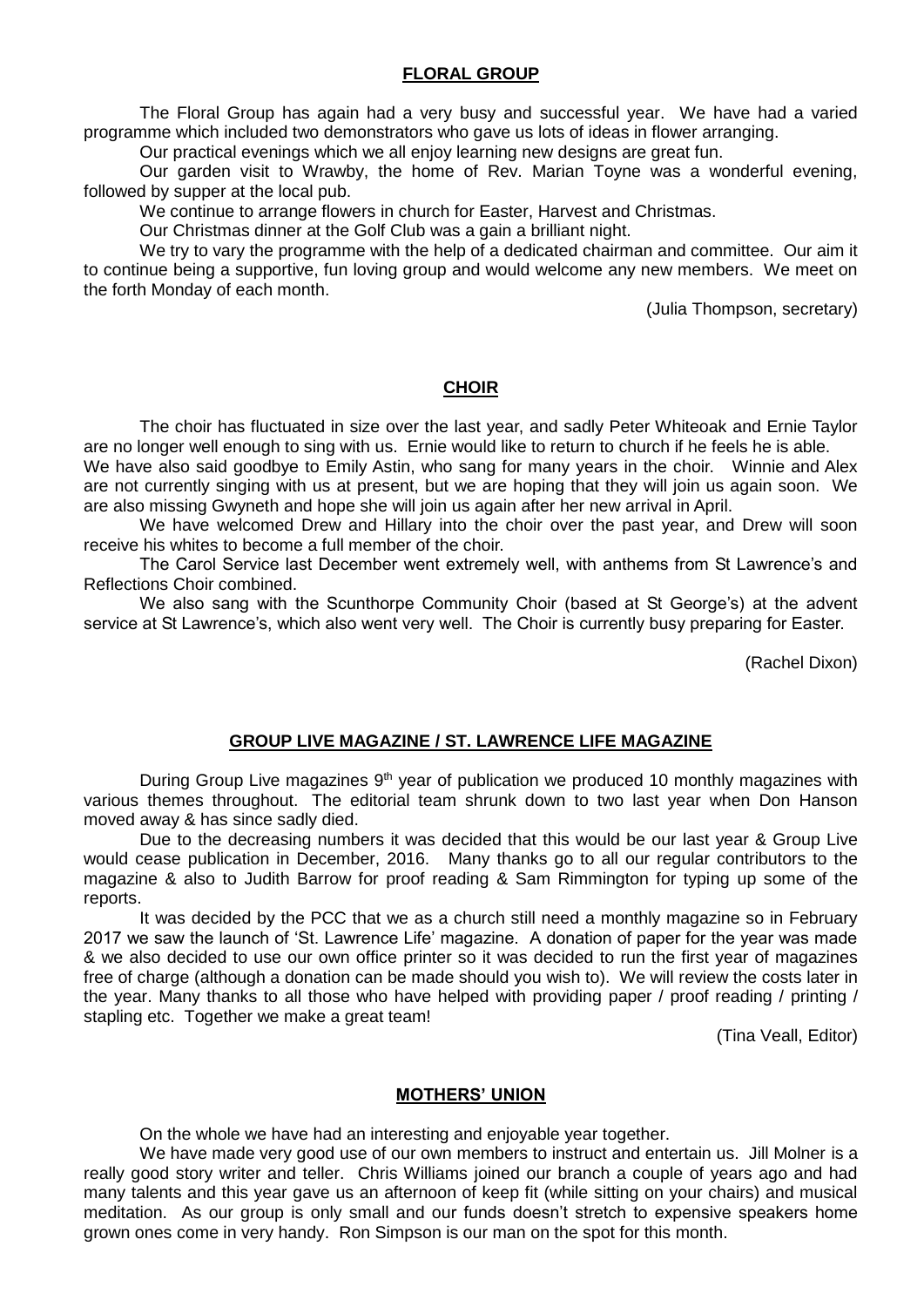We have managed to keep up with our fund raising helping the church, the hospice, the refuge and Mothers Union headquarters projects and keeping in the black. Thanks to Wendy and her bring & buy stall each month.

Sadly most of us at different times have suffered from the ravages of age, but we fight back and stand another year.

Really pleased to say we have had two and perhaps three new members. I think we have covered our Mothers Union pray and promise for another year.

(Pat Marshall)

## **EVERYWOMAN**

In April, 2016 we had a lady give us an interesting talk about the women's refuge and the work they do there, after having a lovely meal out at the mallard in May we had Ms. Jean Marshall reading to us some of her amusing poetry in June. In September we had a discussion on the coming years programme and a supper afterwards. October saw us listening to a talk called a kaleidoscope of travel, Ms. Pamela Todd told us all about her life and travels.

In November we learned all about Town and Country Law, Ms. Alana Hart was able to answer all our queries. In December once again we were eating out and in January we had a very enthusiastic games night, with an enjoyable game of bingo and quizzes to follow.

This coming year we have lots of different things happening, starting with our visit to Sainsbury's (that doesn't include shopping).

I would like to thank our chairman Julia Thompson for her varied programme and Margaret Grimston who keeps our finances on track, also everyone who comes to Everywoman.

(Barbara Peart, secretary)

# **ABC**

The group continues to meet, although at the end of the year a few of the children started to attend playschool or day school making our numbers drop.

We still have the toys scattered around the church for the different age groups to play with from 10:00am to 10:45am. Tea, coffee and biscuits are provided for the parents and grandparents to enjoy whilst chatting to each other and to the helpers.

After the play session, the children sit to have juice and biscuits (or birthday cake when provided by one of the parents) before ringing the bells and then settling down to sing, hear a bible story, pray and finally march around the church while singing and playing the musical instruments.

We held out Christmas party this year which included Father Christmas coming to hand out the books and chocolate which was kindly donated by the Men's Group. (Thank you all very much for your continuing support.) It is greatly appreciated by all; this can be seen by the way their little faces light up.

We offer a big thank you to Kathrin and Raheel for leading the Bible Studies and the prayers each week and to all the various helpers who support the work in any way.

At the end of the year all the toys were washed and cleaned, and repaired or disposed of when appropriate. A few new toys were purchased to replace the old broken ones. Thanks are due to Sarah and the team of helpers for completing this job.

We are now up and running again for a new year and it is hoped that the numbers will start to build up again. (We have already gained one or two new members.)

(Jean Wood & Dorothy Hunter)

## **LUNCHEON CLUB**

The Luncheon Club has been in existence for over 30 years now and has continued to provide a valuable opportunity for the members to meet together once a month throughout the year and share together in a meal and a have a chat. There are no specific criteria for membership although we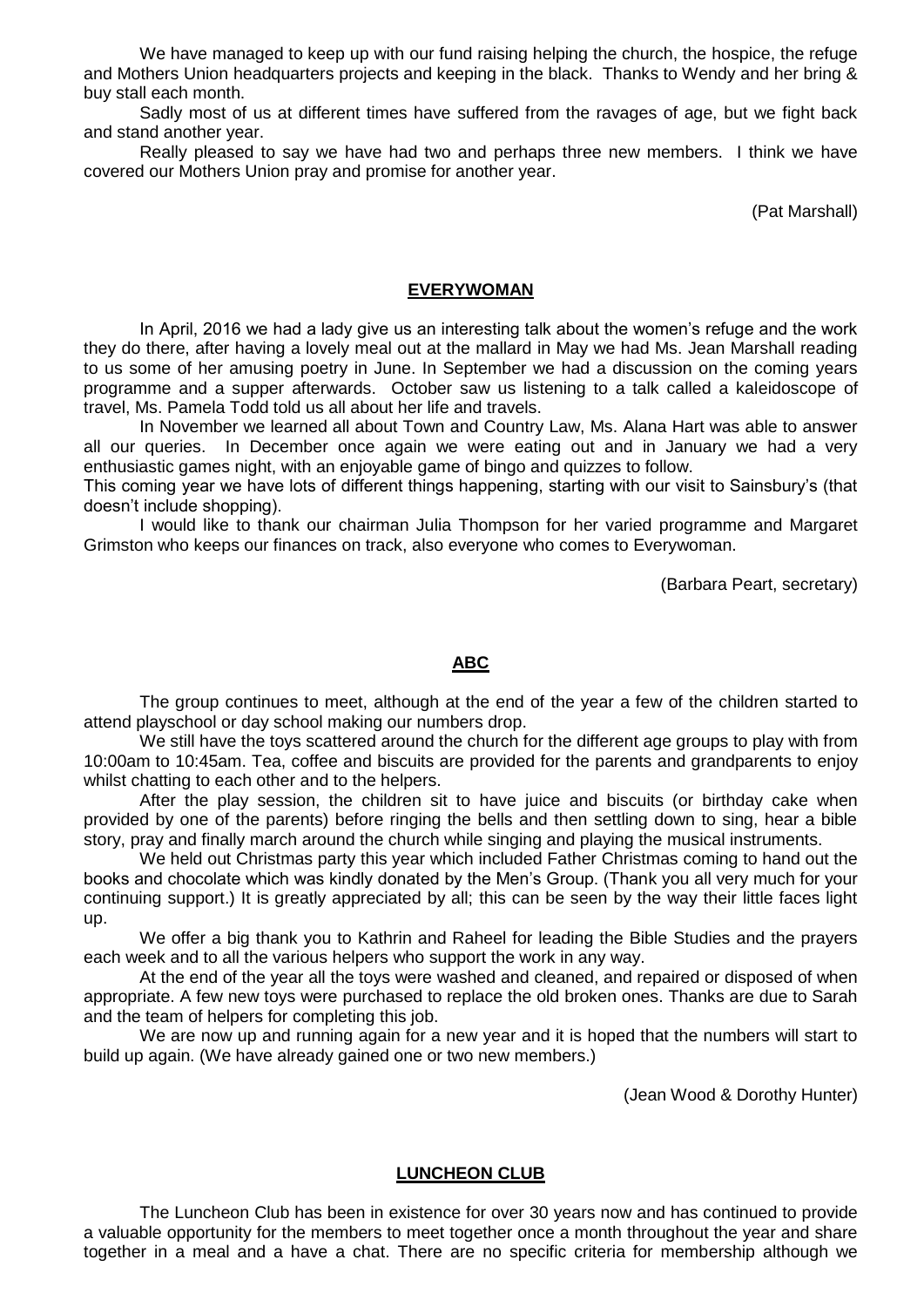encourage support from members of the congregation and residents in the local community, particularly the elderly and those people who live alone. Currently we have 54 members including 13 helpers. Over the last year we have had an average attendance of 44 people at each session held on ten occasions during 2016.

We would like to thank all our members for their continuing support in attending the lunches and both buying raffle tickets and donating prizes all of which raise the money that allows the group to continue. Also our thanks go to our dedicated band of helpers who turn up each month and give their time to provide a substantial meal for all to enjoy.

To help with the continuing upkeep and running costs of the Parish Hall we gave a donation of £600 to the P.C.C. and we are grateful for the use of the building.

However at the time of writing the future of the group looks uncertain. Although the meal has always been kept simple due to the limited facilities available, it has been apparent for some time now that the kitchen is in need of major refurbishment. Following a recent inspection by North Lincolnshire Council's Food Hygiene Section we have been advised that major improvements to the premises are required and we are currently attempting to decide how best to achieve this; it is difficult to justify major expenditure on a facility which is used so infrequently.

(Neil Hunter)

# **GIRLS' FRIENDLY SOCIETY**

This year has been a quiet year for us. We only had a small group and couldn't meet regularly due to shift work pf Girls dads however we have carried on when we could and have done crafts, cooking and painting all of which the girls love.

Garden Party and Christmas Fair stalls have continued to be supported regardless of our small number and yes we have still raised £100 at each event having our homemade sweets and cookies stall and donating a raffle prize.

Then when September arrived we started back and had a new girl join us and we asked her to bring a friend and that snowballed and we have grown again.

We look forward to being able to come back to the all age service and carry our banner.

(Jane Holmes and Jane Patrick, GFS leaders)

### **PAIRSH BREAKFASTS**

The 3 J's have continued to host the Easter morning breakfast and another one during the year. Numbers go up and down but the event is enjoyed by all who come and is a lovely social event before the 10.30am service. Harvest Supper this year was a Pie and Pea Supper a change from previous years and went down well with all and again the number increased. and we welcomed members of All Saints too. The supper was followed by a quiz.

In the New Year we also hosted a successful Christmas lunch.

(Jane Holmes, Jane Patrick and John Veall)

### **1 ST FRODINGHAM GUIDES**

It's been another busy year, with many activities being undertaken during the weekly meetings, including cooking, crafts, games and challenges.

March saw us spend two meetings at the fire station having a look round and learning about fire safety in order for the girls to gain their fire safety badges.

In June, 7 girls took part in "Oakey's World Tour", a County Day Event, which gave Guides and older Brownies a chance to participate in activities with an international flavour, all in the outdoors at the County campsite at Nettleton. It was a great experience, an opportunity to try African Drumming, cooking croissants on open fires and a chance to mix with other Guides from around the County.

During the summer we held a joint camp with  $5<sup>th</sup>$  Scunthorpe Guides at the County campsite, the girls enjoyed various activities including those to gain the Backpackers Challenge badge, cooking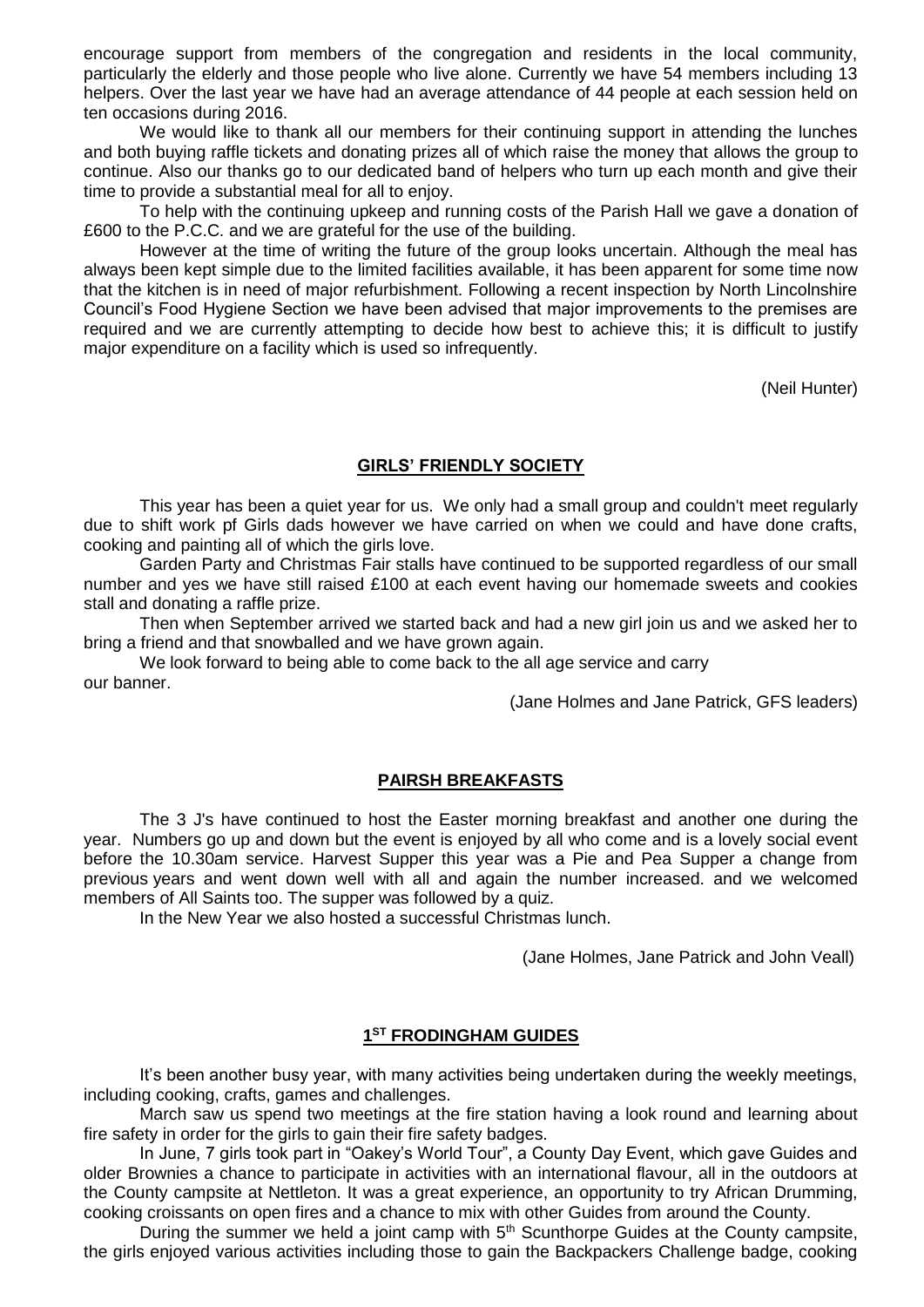pizzas and cakes in cardboard box ovens, geocaching and Japanese weaving. All first time campers gained their camper badge and some made their promises around the campfire including our new leader, who had made her promise there when she was a Guide.

In December we met together with Rainbows, Brownies and Guides from the Scunthorpe area for another very successful Christmas Craft afternoon followed by a Christingle Service.

We have had representatives in the St George's Day Parade and The Remembrance Day Parade.

There have also been trips to Doncaster Dome, for swimming and ice skating, the Bowling Alley and to the theatre to see the pantomime.

Unit numbers have stayed much the same, with 27 girls now on the register and 4 adult leaders. We have gained a leader and she and our Young Leader continue to work towards their leadership qualifications. We have a healthy waiting list of girls currently in Brownies hoping to join us over the coming months once they turn 10. The unit continues to go from strength to strength.

A big thank you for your continuing support.

(Sara Frances)

# **MESSY CHURCH**

The New Brumby and Frodingham Messy Church is located in the parish of St Lawrence's. It has continued for the past year to meet on Thursdays during term time at the Forge Project, Cottage Beck Road. The New Brumby and Frodingham Messy Church attracts a range of children and young people from the local area who meet from 3:30 to 5:30 for an informal experience of Church, including refreshments, crafts, games, activities, worship, prayer, bible reading, discussion and finishing with a meal together.

This past year we have had a regular group of between  $10 - 14$  children, with ages ranging from 3 to 13, with 1 young volunteer, aged 17. The youngsters are led by 2 Mission Assistants (KS & RE) and the St Lawrence's Families Worker (SS) who take it in turns to prepare, plan and lead the sessions. This year we have worked on making an even stronger link between the theme or focus of the Gospel message, and the activities and crafts planned, so as to communicate the message in different ways.

We have also been supported by a rota of monthly volunteers who included Rev. Laura Cockram, Rev. Marian Toyne, Isobel Bell (Methodists) and Ian Thompson (All Saints). Two of our other volunteers stepped down in the summer. We would welcome any new offers of people to volunteer from our church family, especially if they have a heart for sharing God's love with youngsters from one of our deprived areas. It is hugely rewarding, even if it can be a little exhausting!

 Recently the young people at Messy Church have taken part in a survey to identify what it is they appreciate and value about Messy Church. There were some fantastic, encouraging responses, and I would like to share some comments with you:

*'I like messy church because when we finish craft we get to go and say our prayers.' (age 7) 'I think it is great that it is here, that it is free and people who don't have as much money as others can come and have fun' (age 10)*

*Why do you come?*

*'To help others, to enjoy activates. To worship to God' (age 12) 'Because I am excited by what we are doing everyday' (age 8) 'Because it's my favourite thing' (age 7)* (For more responses, please ask Sarah Spencer)

What came out very clearly from the survey is that the informal experience of church is greatly valued by the young people who come. They appreciate being able to contribute & to help. They are valued, cared for and nurtured, not just by the adults, but by each other, so form a strong and supportive community.

As a result of the consultation period, the supporting bodies who are behind the Messy Church at the Forge Project (Scunthorpe Methodist Circuit, The Forge Project & St Lawrence's' Church) have recently met to 1) dissolve the current constitution, and 2) adopt a new constitution and a name. The key changes are that:

- The new constitution acknowledges the that what we have is a 'Kids Church' as our parents do not tend to stay, and we want to value the project for what it is.
- It is now called *Kids Church @ the Forge Project*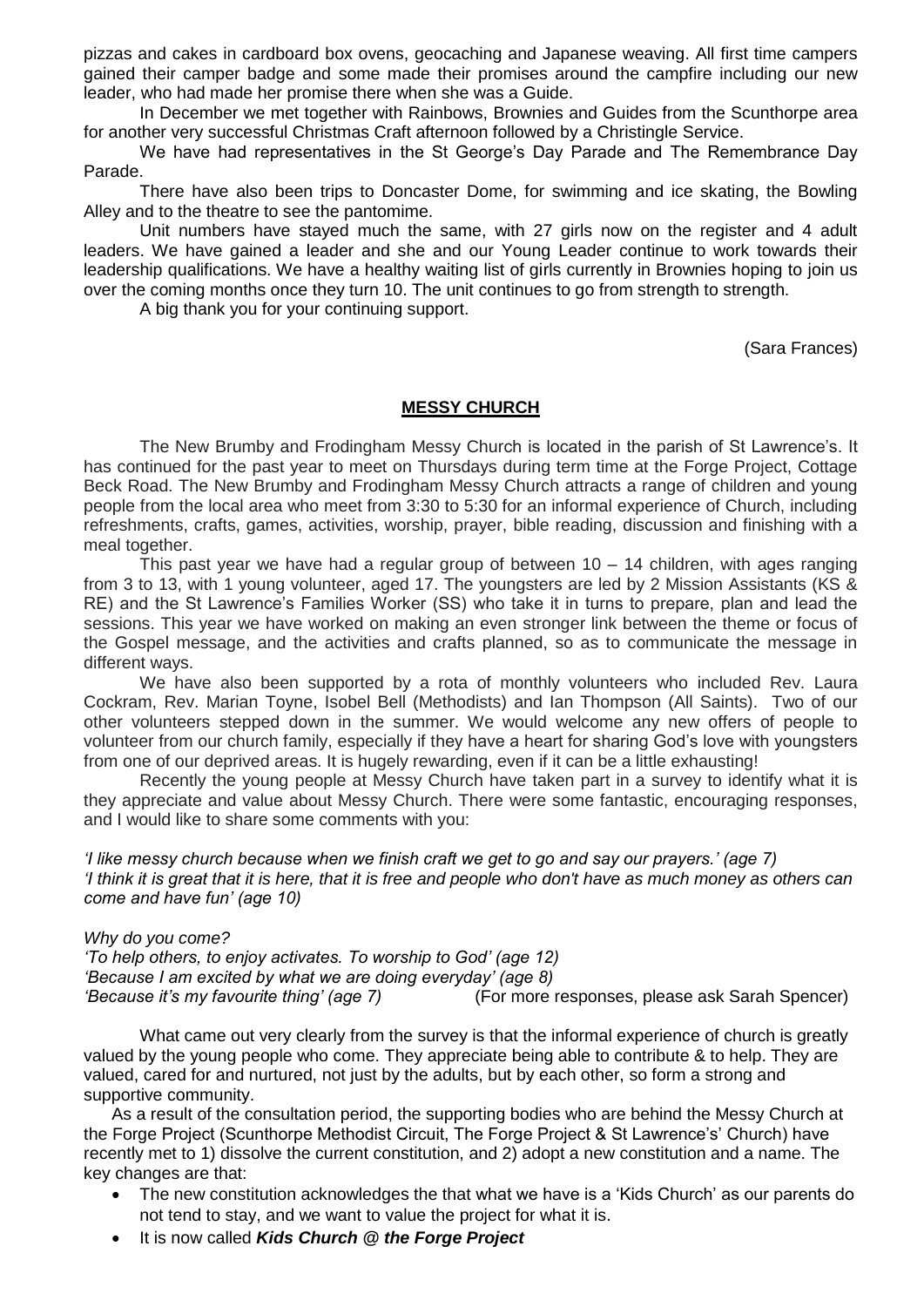The ecumenical nature of the project is to be broadened out to include other Christian denominations in the North Scunthorpe area to have oversight and care of the Christian growth of the young people.

(Sarah Spencer)

# **'Illuminate' – North Scunthorpe Youth Project April**

'Illuminate', the North Scunthorpe Youth Project, has continued to operate throughout this year with the help of the 2 Mission Assistants, (RE & KS) and the Families Worker (SS).

The funding for these posts have come from a range of sources, including: The Bishop's Social Justice Fund, St Hughes Church, the Methodist District Mission Fund, North Lincolnshire Council, the St Lawrence Academy, Lincolnshire CF Fund and our own budget.

The funding has been spent on employing the 3 workers to provide a range of outreach, ministry and social cohesion activates over the year including:

- Musicals: working with children and young people from Oasis Parkwood, Oasis Henderson Avenue, The St Lawrence Academy and the St Lawrence Church family, performing "Jonah – the Musical" and "Peace Child", both produced by 'Out of the Ark', Middlesex.
- Resilience Building & Positive Role Modelling: Working alongside young boys, befriending and encouraging boys' positive behaviour and attitudes in their learning and in their play both at Oasis Parkwood and Oasis Henderson Avenue.
- ABC (St Lawrence) & Little Fishes (All Saints): Planning and leading under 5's church group for toddlers and their carers, running on Tuesday mornings 10:00 – 11:30, 50 weeks of the year.
- Junior Choir at Henderson Avenue (Mondays 3:15 4:15, term time only)
- Music Club & Choir at The St Lawrence's Academy ( Tuesdays 3:45 5:00, Weds 2:45 4:00)
- Games Club at The St Lawrence's Academy (Friday 1:30 3:00)
- Children's Church during church Services & Supporting the All Age Service in the 1<sup>st</sup> Sunday.
- Pastoral Support to individuals & families
- Contributing to Lay Led & evening Services, Bible Study & Care Home ministry
- Supporting Boys Brigade at the Ridding's Project
- Summer Activities at the Forge Project: a 4-week programme of crafts & activities themed around different holiday destinations, culminating in a children's Fun Day held outside the St Lawrence's Church.
- Messy Church: Planning & Delivery of sessions (see other report)
- School Chaplaincy for the St Lawrence Academy: Christmas & Easter Assemblies for St Hughes School.
- Community Choir at St George's Church, Crosby
- Supporting the Church Wardens in maintaining the functioning of the church, meeting the parish needs and delivering communication tasks such as posters, weekly sheets & websites.
- Contributing to the Winter Arts Project through music and craft workshops.

Many thanks go to the members of the congregation who actively support the children's work which is undertaken on behalf of St Lawrence's Church. From the loyal ABC team, to the parents and grandparents who encourage and support our young, to those who hold our young people in prayer, the Illuminate management committee and of course our Church Wardens, PCC and treasurer who have the unglamorous job of employment logistics! It all goes to making it work. We thank Kathrin Staiger for the energy and enthusiasm that has resulted in seeing a growth in the cohesion and numbers of young people attending our All Age Services. She has been persistent in her drive and vision to see young people, making a real difference to the life and feel of our church, and she has succeeded. As she leaves us at the end of April, we wish her well in her new venture in Germany.

Raheel Eric continues his work until the end of July 2017. His enthusiasm, openness and fun approach has been greatly appreciated by many especially the ABC families, Messy Church kids and many in our own congregation. Future funding for Mission Assistants will depend on the vision of the PCC working alongside a new incumbent. The post of the Families worker is permanent. As the work of the Mission Assistants comes to a conclusion there will be an opportunity to review the Youth & Families work of the church, and build a strategy for the Autumn. Please continue to hold us in your prayers, that more young people will grow to know God's constant love for them.